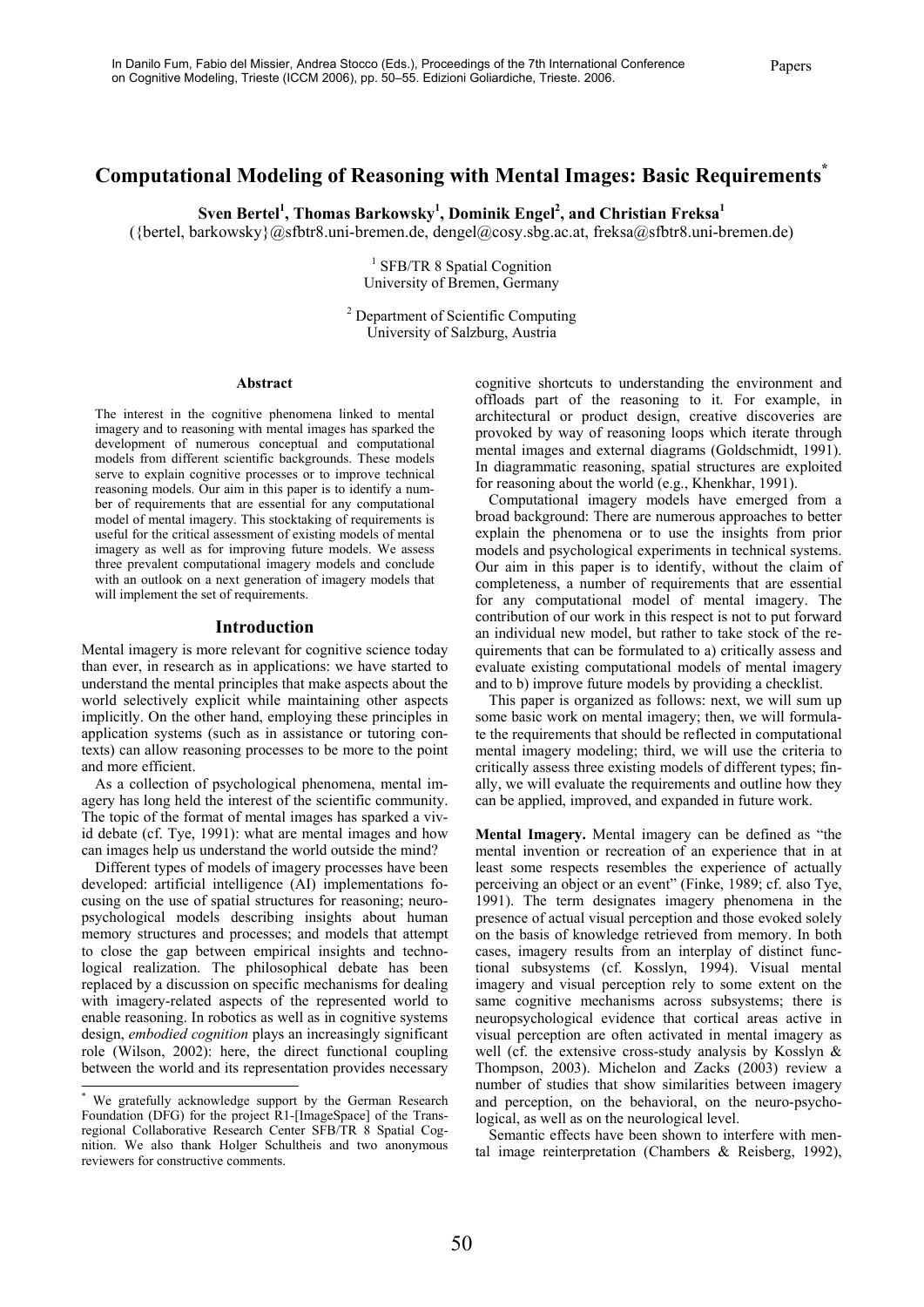and mental structural reconfiguration is generally hard (Verstijnen et. al., 1998), perhaps because of an organization by visual chunks (cf. Kosslyn & Pomerantz, 1977). Hierarchical organization of long-term memory (LTM) contents (Stevens & Coupe, 1978) may be reflected in the structure of the chunks. Images often represent systematically distorted spatial relations that are reconstructed from fragmentary or incomplete knowledge (Tversky, 1993).

### **Requirements for Models of Mental Imagery**

#### **Content and Structure**

Representation is an important aspect of computation. In a large majority of current computational models of cognition, knowledge is represented in propositional structures. This has clear advantages to using many other structures as the format is simple, content may be compared across cognitive subsystems, and standard description and reasoning frameworks can be used. However, a uniform sentential mental representation format is not in line with a host of empirical findings (e.g., Kosslyn & Thompson, 2003). We will make the case for hybrid representation formats in modeling mental image-based reasoning: propositional structures form a basis from which integrated, increasingly analogical structures are dynamically constructed, when needed.

**Leaving Representational Schisms Behind.** The representational format of mental images has long been the issue of vivid discussions: the dominating question of whether images are like pictures (cf. Kosslyn, 1980; 1994) or like propositions (Pylyshyn, 1973) reflects the assumptions that knowledge is encoded in only one of these formats.. More recent analyses suggest that neither format may be adequate (e.g., Pylyshyn, 2003) and that, rather, some tasks that in the past have been described as imagery tasks have visual traits (such as the inspection of details, or tasks that involve shape knowledge; Kosslyn & Thompson, 2003) while others are solved *non-visually* (e.g., tasks in which spatial relations have to be mentally dealt with; cf. Knauff & Johnson-Laird, 2002). The bottom line is this: there seems to be more than the visual part to a mental image and it is likely that nonvisual mental reasoning operates on more than just propositions.

Visual mental images are mental models in the sense of Johnson-Laird (1983), as they integrate knowledge fragments into a coherent scheme; they are special mental models in that they may comprise visual information (e.g., shape information). The visual information gets partially (re-)instantiated in a functional subsystem (the *visual buffer* in Kosslyn's model, 1994; here, 'visual' should be used metaphorically, see above) where it is subject to processes similar to those that operate on visual percepts. It is here where parallels to pictorial formats lie. In addition, nonvisual information forms part of a mental image, for example knowledge regarding the structure and organization into constituting parts, or regarding the interpretation associated with the content of an image. These are aspects dissimilar to pictures and visual percepts (e.g., Verstijnen et al., 1998).

Given the evidence that mental images should be conceived of as hybrid, exhibiting both visual and propositional traits, and also given the evidence on functional subsystem architectures and cognitive control as a distributed process (see below), two main modeling alternatives arise: (a) mental imagery is a process that draws on several functional subsystems that differ in their representational formats; in their interplay across tasks, notions of the formats are more or less dominant; or, (b) mental imagery is a process that draws on an integrated cross-modal representation format; depending on the task, it is scalable in several representational aspects. A third option (c) is possible, of course: a heterogeneous system that in parts is more like (a), in others more like (b), depending on the imagery task at hand.

For the moment, there is no clear evidence from experimental research in favor of one of the options. Consequently, a modeling decision for (a), (b), or (c) has to be taken on other grounds, such as based on general (e.g. computational) processing principles. Hopefully, future integrated research cycles with computational imagery models, model-based predictions, and empirical evaluation will help closing this gap in our knowledge about functional subsystem structure and dependencies.

**Composite Structure of Knowledge in Mental Imagery.**  Mental images are constructed from pieces of knowledge that are retrieved from memory (Denis & Kosslyn, 1999). These *knowledge fragments* are either elementary (for instance, an elementary knowledge fragment may be modeled as consisting of some *n*-ary relation along with *n* entities for which the relation holds) or they may be further structured like memory chunks and consist of an aggregation of a (small) number of elementary knowledge fragments.

**Complementation and Integration of Knowledge in Imagery.** Knowledge from memory is often under-constrained with respect to what is needed for image construction: it can be incomplete, scarce, or lean (e.g., Barkowsky, 2002). During mental image construction, mental processes need to dynamically add knowledge fragments to *increase specificity***.** Declarative default knowledge in fragment integration and procedural defaults in image construction are two types of such additional knowledge.

Mental representations of spatial knowledge are frequently distorted or even partly conflicting. Visual mental images, however, are specific and coherent, at least locally and with respect to certain aspects (like mental models in the sense of Johnson-Laird, 1983). Therefore, processes that either precede the actual image construction or that are a part of it must resolve conflicts at least locally in order to achieve the necessary level of knowledge integrity. Relevant mechanisms for conflict resolution include prioritizing certain fragments, which may lead to an effective reduction in informational content.

### **Processing and Control**

As is the case with representation structures, computational abstractions of cognitive processes are simplifications; they serve to describe very dynamic settings. One has to keep in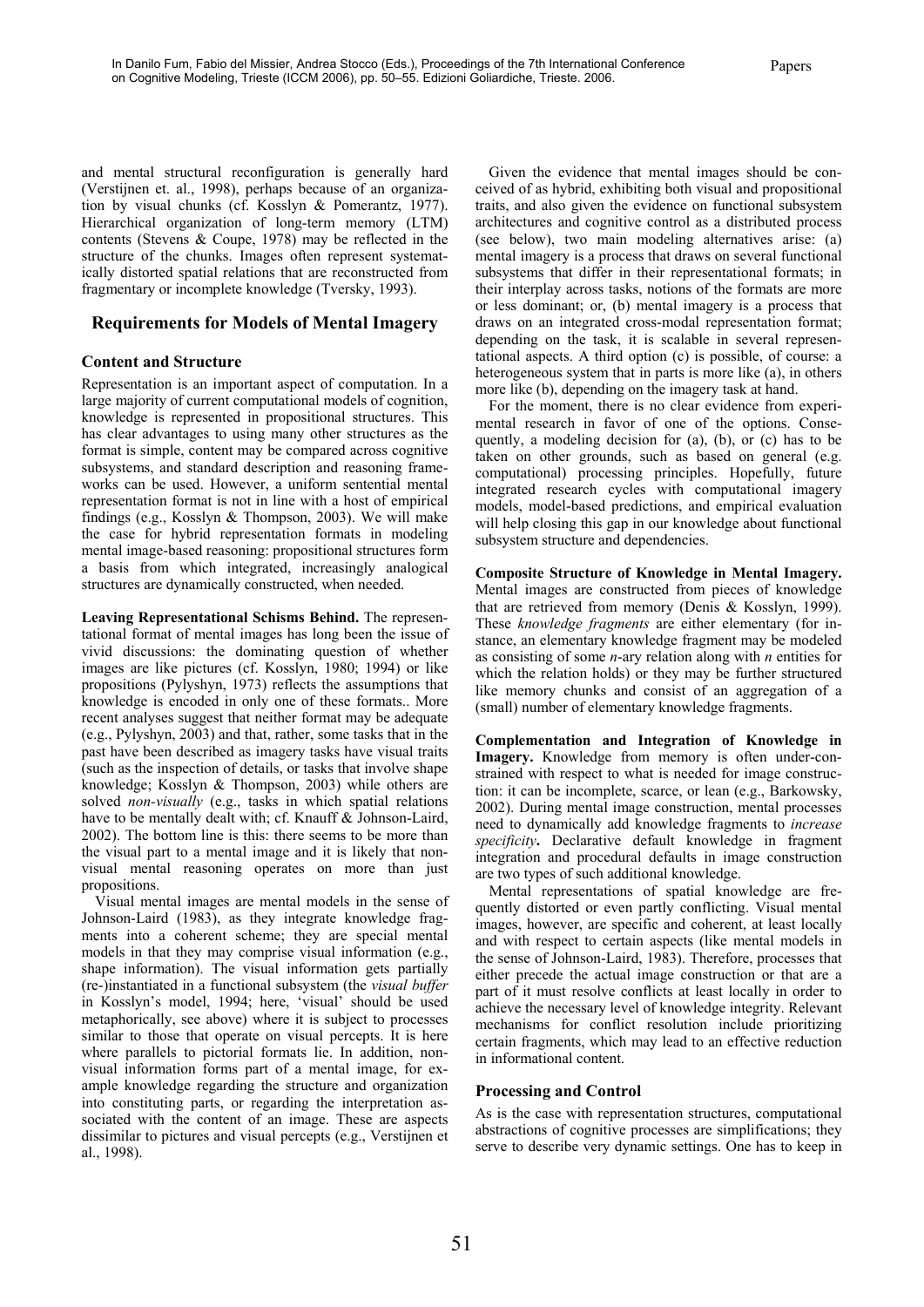mind that representation and process abstractions both arise from using computation to describe cognition; it does not make sense to design or use one without the other, and ultimately, their differentiation may well only exist in the modeling domain. With that in mind, for reasoning with mental images, we argue for multi-directional, distributed processes, as will be explained below. Across functional subsystems, simple common processing mechanisms exist, which are mutually comparable although their individual instances may differ. On a higher abstraction level, we argue that the subsystems are linked by processing pathways. A combined bottom-up / top-down perspective of cognitive control such as advocated here is only one of several alternatives. However, in our view, it has the advantage of combining distribution and emergence with models whose processes are transparent to the modeler.

**The Top-Down Abstraction View: Knowledge Processing Follows Major Pathways.** In terms of system abstraction, mental knowledge processing is performed in working memory (WM): here, mental images are constructed and processed. With respect to knowledge fragments in mental imagery, there exist three major conceptual ways by which knowledge can enter WM (cf. the discussion in Barkowsky, to appear), and these ways need to be reflected in mental imagery modeling: knowledge fragments can be retrieved from LTM, they can be the product of a WM operation itself, including mental image inspection, or they can originate from mental processing of perceptual input. Given the evidence for overlapping, coupled, or shared functional subsystems in mental imagery and (higher) visual perception (e.g., Ishai & Sagi, 1995), mental processes involved in the inspection of a mental image and a visual percept can be expected to be equally entangled.

Once knowledge is part of WM, it has to be kept activated or it will fade out over time. Content in WM can be modeled as consisting of activated LTM structures, of representations in dedicated WM buffers, and of short-term buffers, such as the visual buffer. Knowledge fragments resulting from construction and inspection processes in WM can be stored in LTM for later use.

**The Inter-Level View: WM Processes Are Multi-Directional.** Operation in WM includes the integration of knowledge fragments and with it, the construction of mental models that are specific enough to allow for an actual mental visualization of their contents (i.e., the construction of a visual mental image). The various functional processes involved (e.g., in knowledge retrieval or knowledge integration) have traditionally been conceived as a sequential processing stream (i.e., knowledge fragments have to be retrieved from LTM before an integration can occur). As Allport (1993) points out, in many traditional theories, mental processing is taken as a "linearly ordered, unidirectional sequence from sensory input to overt output". However, information also flows the other way as higherlevel processes frequently do have an influence on lowerlevel ones.

For example, the integration of knowledge fragments can cause the retrieval of further fragments from LTM. Thus,

control of processing should be modeled on a multitude of functional levels, comprising local and super-local phenomena (i.e. phenomena situated within a functional subsystem or those that are spread across subsystems). Such a multi-level assumption of control is well in line with proposals regarding the functional structure of WM that suggest that resources (e.g., of attention and storage) are associated with subsidiary systems as well as with central control mechanisms (Baddeley, 2002).

**The Bottom-Up Abstraction View: Cognitive Control is a Distributed Process.** Recent evidence, both on the functional and on the neural level, suggests that flow of control should be conceived of as an emergent phenomenon of the interplay between autonomous subsystems (Allport, 1993; Hommel et al., 2004; Ishai et al., 2000; Nobre et al., 2004; Schultheis, 2005). Furthermore, the traditional view that linked control mainly to attentional selectivity in the context of limited cognitive resources (e.g., Norman, 1968) has to be expanded to include management, scheduling, and communication tasks (cf. Kieras et al., 2000).

These conceptions should be reflected in modeling: for problem solving from a functional point of view, in the collaboration of autonomous subsystems, each subsystem aims at achieving a local goal (e.g., the image construction subsystem works towards a representation that is suitable for visualization in the visual buffer), and collaboratively furthering the convergence of the system towards a global goal derived from an initial problem representation. The global flow of control thus should emerge from the gradated composition of local goals on different granularities. For spatial reasoning, for example, Engel et al. (2005) argue for a set of simple mechanisms, *grouping* and *chunking*, *scanning* and *sequentialization* which implement control on the finest granularity level. On coarser levels, the goals gradually assume a more global character, up to the goal of solving the initial problem. Such a bottom-up conception is desirable: for example, Hommel et al. (2004) argue for a highly distributed view of executive control of human behavior and with respect to the processes involved they conclude that "most if not all of these processes may turn out to be disappointingly common and it may be their concert that creates the emergent property of being 'executive'". In a similar vein, Cowan (1999) proposes a set of basic mechanisms of activation and attention in his embedded-process model of WM.

A distributed conception of cognitive control has advantages for computational modeling over more centralistic conceptions: the aim to achieve locally defined goals results in collaboration between (functionally) neighboring subsystems (i.e., interacting subsystems), based on a set of basic mechanisms. This can facilitate the construction of collaborative networks in which processes, capacities, and resources from different subsystems are joined. Different situations lead to the formation of different constellations, e.g., access, construction, and conversion subsystems could collaborate in solving a spatial linearization problem with only little involvement of other (e.g., visual) subsystems (this view incorporates into the model findings which report missing neural activation in visual cortex for such problems; e.g., Knauff & Johnson-Laird, 2002). Correspondingly,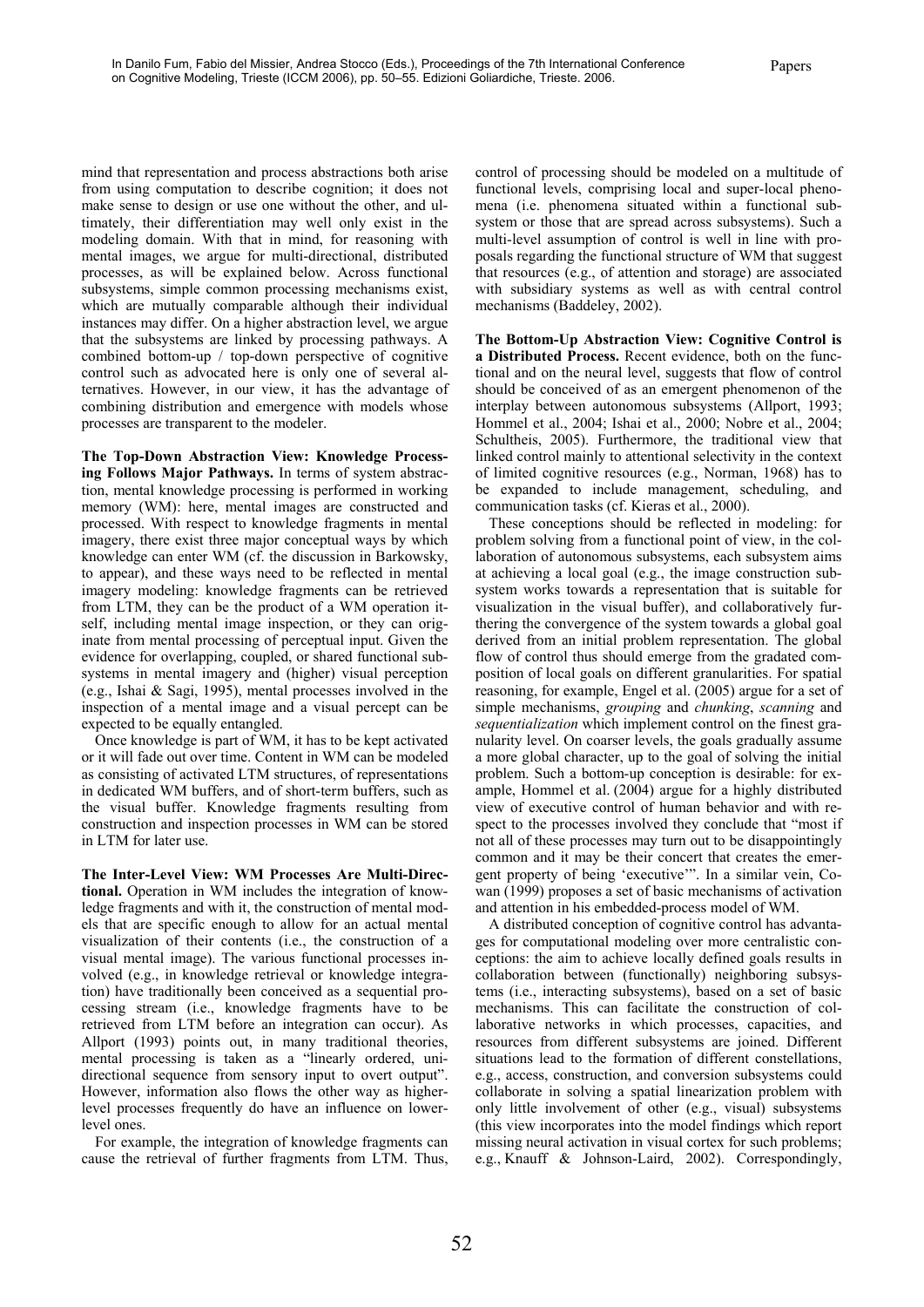other super-local phenomena, such as memory spans and processing capacities are mainly associated with local subsystems (e.g., the visual buffer).

Similarly, cognitive selectivity and resource management can be mapped to a cognitive model: global resource management emerges from local optimization strategies, balancing two (sometimes conflicting) requirements: allocating resources for the achievement of a local goal and saving resources for the whole system. These strategies can be traced on different granularity levels: the multi-level organization of control eventually allows that on the coarser scales resource management is targeted at the global problem at hand (or divided among target problems, e.g., in the case of dual-task configurations). Finer scales are oblivious to the global problem and optimize the use of resources available to them to achieve their local goals.

### **Reasoning**

Goal-directed processes in mental imagery (and processes associated with them) can be conceptually differentiated from other processes. For adequate computational modeling, a consolidation between distributed data-driven and goaldriven components has to be found.

**Sequential Reasoning Emerges from Multi-Directional Processing.** Reasoning with mental images is in some ways similar to reasoning with ordinary mental models, while differing in others. On a problem-solving level, reasoning with analogous, quasi-pictorial content involves sequences of mental image construction and inspection in which information from other WM systems enters into an integrated quasi-visual format, and conversely, in which information is read off the image and passed on to other systems, including LTM. On lower abstraction levels, however, to account for phenomena reported from dual task experiments, some of these activation and processing sequences need be conceived of as being instantiated by parallel, underlying processes (which is compatible to models with more distributed resources in WM; e.g., Baddeley, 2002) and as multi-directional. One possibility is that high-level, goaldirected processes initiate sequences of parallel processing steps. An interesting question is how synchronization can be modeled where intermediate results from different processes and subsystems are needed for further processing. While the conception of cognitive control as a distributed phenomenon based on common simple processing mechanisms across subsystems should facilitate modeling of the integration of parallel processing and synchronization, many open issues still exist, regarding computation and regarding findings from empirical and behavioral research.

**Parallels to Visual and Diagrammatic Reasoning.** In addition to purely mental reasoning, the close coupling and sharing of functional subsystems in mental imagery and visual perception enable reasoning loops in which mental image content is externalized (through drawing a diagram), the diagram inspected, and the inspection results again used for mental image construction. The significance of such reasoning loops that comprise mental representations and processes and external representations has been frequently

acknowledged (e.g., Goldschmidt, 1991 for design tasks) and should be a core aspect for computational modeling of reasoning with mental imagery. On an aside, it is this integration of mental and external reasoning in imagery that holds particularly promising perspectives for applications built around computational cognitive models (e.g., for assistance or tutoring contexts; cf. Bertel, 2005).

The coupling of processes and representations is important here (cf. Palmer, 1978). In psychological accounts, either one of these two is often given precedence in consideration over the other, especially in the context of mental imagery, where the traditional discussion has predominantly focused on the representational format, and the processes involved have been explored *given* a specific representational format. It has been put forward by Engel et al. (2005) that an approach to imagery that views processes and images, and their mutual influence on each other, on an equitable level, is advantageous in terms of explanatory power.

**Image Inspection Leads to Partial Image Construction.**  On a higher-abstraction reasoning level, the construction of a visual mental image is a sequential process that can involve a causal chain of events. For example, the retrieval of a specific knowledge fragment from LTM may be initiated by prior retrievals or by the composition of specific representational parts or aspects. Items may be added to an image or items that are present may be detailed in image parts to which attentional resources are allocated. Where these resources are absent, image parts fade or lose representational detail. As a result, mental image inspection can be seen as partial construction processes with shifting foci of attention, and mechanisms for image inspection are likely to draw on those for image construction.

In a similar vein, mental reasoning in the presence of an external diagram (e.g., a geographic map) involves successive partial inspections of the diagram. The inspection steps will likely not be random. For example, they may be determined by factors that lie in the structure of the image content or in the purpose of the inspection (cf. the structured decomposition of a mechanical system by the causal chain of events, Hegarty, 1992, and the organizing function of eye movements, Brandt & Stark, 1997). Thus, any given inspection step will to some extent depend on inspection steps that preceded it. Regarding the modeling of spatial reasoning, both the scanning and sequentialization principles argued for by Engel et al. (2005) exploit such chains of events.

## **Prevalent Computational Imagery Models**

Results of mental imagery research have led to various attempts to model processes, functions, and formats, both on conceptual and implementation levels. We will now briefly discuss some of the presented aspects in representation, processing, and reasoning with respect to three of the more prevalent models; the computational imagery system by Glasgow and Papadias (1992), the comprehensive functional model by Kosslyn (1994), and the computational model MIRAGE by Barkowsky (2002).

**Computational Imagery and the Format of Images.** The *computational imagery* system by Glasgow and Papadias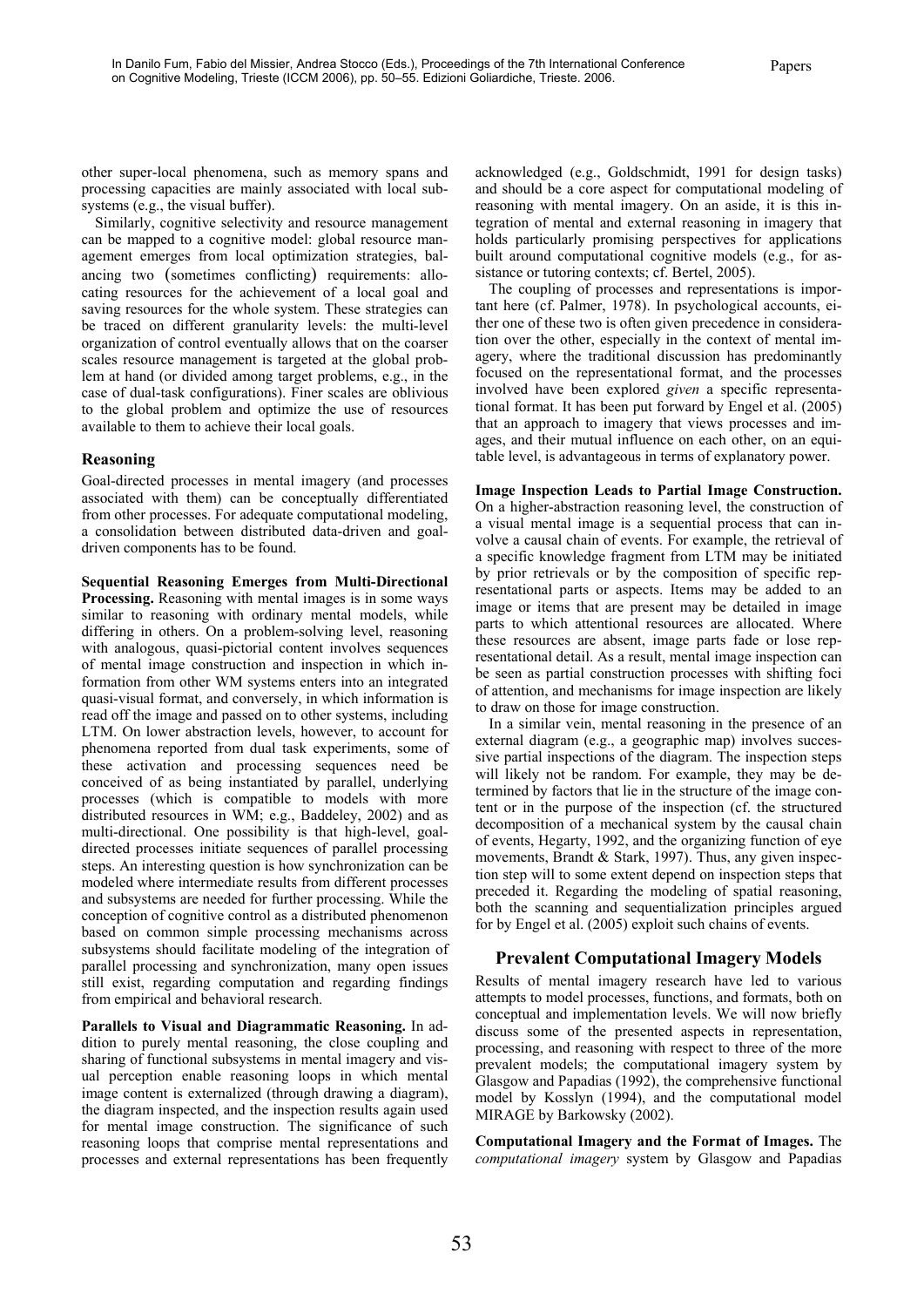(1992) employs results from mental imagery research in a technical AI system capable of dealing with spatio-visual problems. With respect to a hybrid representation format, their model rightfully distinguishes between different formats of the knowledge contained. However, the distinction into 'spatial' and 'visual' types assumed in their model is likely ill-set as some highly visual aspects of topological relations (such as the containment of figural representations) are not placed within the 'visual' type. In contrast, we argue that some information contained in mental images can be adequately described as visual (i.e., it gets instantiated in the visual buffer), while other is non-visual (i.e., it is processed in different WM subsystems). The inclusion of spatial knowledge fragments in mental image construction can lead to visual or non-visual models, depending on the specific knowledge, the task to be solved, and the reasoning strategy chosen. It seems that some of the distinctions made by the Glasgow and Papadias model contrast visual and non-visual rather than visual and spatial problem solving. The model offers an interesting perspective on reasoning as a number of imagery routines (e.g. rotation) exist for visual and spatial subsystems, only differing in their actual implementations.

**A Functional Imagery Model.** Kosslyn's 1994 model is conceptual. While it has not been implemented as a computer program, it nevertheless offers a comprehensive description of the functional interactions between the diverse mental components involved in image processing and incorporates neuropsychological findings about high-level visual perception. The most prominent components of the model are the *associative memory* subsystem with diverse *lookup* and *pattern activation* systems and the *visual buffer* with the *attention window* and *attention shifting* facilities.

The Kosslyn model does not distinguish between mental representation structures and processes; rather, it identifies and describes functional mental imagery components that serve specific tasks, as well as the interactions among them. By focusing on the components, a static account of imagery is provided which, on a higher level of abstraction, identifies major processing pathways and gives snapshot-like views of representation and formats at different times and points in the processing. While allowing for very useful systematic abstractions, the model ultimately cannot account for how the general processing and control emerge from distributed processes across components

**The Computational Model MIRAGE.** The model by Barkowsky (2002) is a computational approach that describes mental reasoning processes about spatial relations in geographic space. It is composed of a hierarchical LTM structure and a WM for processing spatial knowledge.

The model describes the construction of mental images to answer specific questions about spatial relationships, for example concerning topological or orientation relations between geographic locations. Based on the entities and relations involved, additional *spatial knowledge fragments* are sequentially provided from LTM. Underdeterminacy is a central assumption, i.e., spatial relations required for image construction may be missing or available only in a too coarse form. To still allow for image construction, available knowledge fragments are complemented in WM by default components prior to visualization in the *visual buffer*. During *visualization*, the qualitative spatial relations used in the construction of the WM representation are replaced by specific geometric descriptions.

While being completely implemented as a demonstrator system, MIRAGE focuses mainly on high-level and goaldirected processing. As is the case with Kosslyn's 1994 model, this model does not fully explain how processing and control emerge from an underlying set of subsystems, including the interplay of goal-directed (i.e., top-down) and distributed, parallel (i.e., bottom-up) processing that has been proposed above. With respect to formats of representation, both models shape their images pictorially, thus differing in their approach from the hybrid representation format proposed above.

MIRAGE and Kosslyn's model focus on mental imagery as occurring in the absence of external stimuli. With respect to the discussion of how mental image-based and diagrammatic reasoning are intimately intertwined, it seems absolutely necessary that mental/external reasoning loops be among the central aspects considered for future computational models of imagery.

#### **Discussion**

Computational modeling of reasoning with mental images takes place on theoretical grounds that have many pitfalls: one must avoid taking the propositional and pictorial format metaphors too literally that have long haunted the imagery debate, but one must also not loose the specific representational aspects that make up imagery, and that distinguish it from other phenomena of mental reasoning. We have tried to lay out an undogmatic way by seeing images as special kinds of mental models, thus, letting them share most if not all properties with ordinary-type mental models, with a few additional, (quasi-)visual properties.

With respect to procedural issues, multi-directionality on lower abstraction levels along with major processing pathways on higher ones seem to be viable functional generalizations that can be made based on current neuropsychological and behavioral findings. Regarding cognitive control, the state of the art seems to suggest a distributed account of executive faculties where the global resources, including storage, attention, communication, scheduling, and management, emerge from an interplay of local subsystems, and global goals emerge from the conjunction of local ones across multiple, structured levels.

Getting a thorough understanding of how such goal emergence happens is important for understanding image-based reasoning as a whole. This is especially true for reasoning with mental images: how do goal-directed and seemingly sequential characteristics synchronize with underlying parallel, data-driven (i.e., perceptual) processes? Here, additional empirical, behavioral, and computational research seems to be required.

While the prevalent imagery models (such as Kosslyn, 1994) identify a number of functional components that serve specific tasks, and describe the components' interrelations on an abstract processing level, it is important that the next